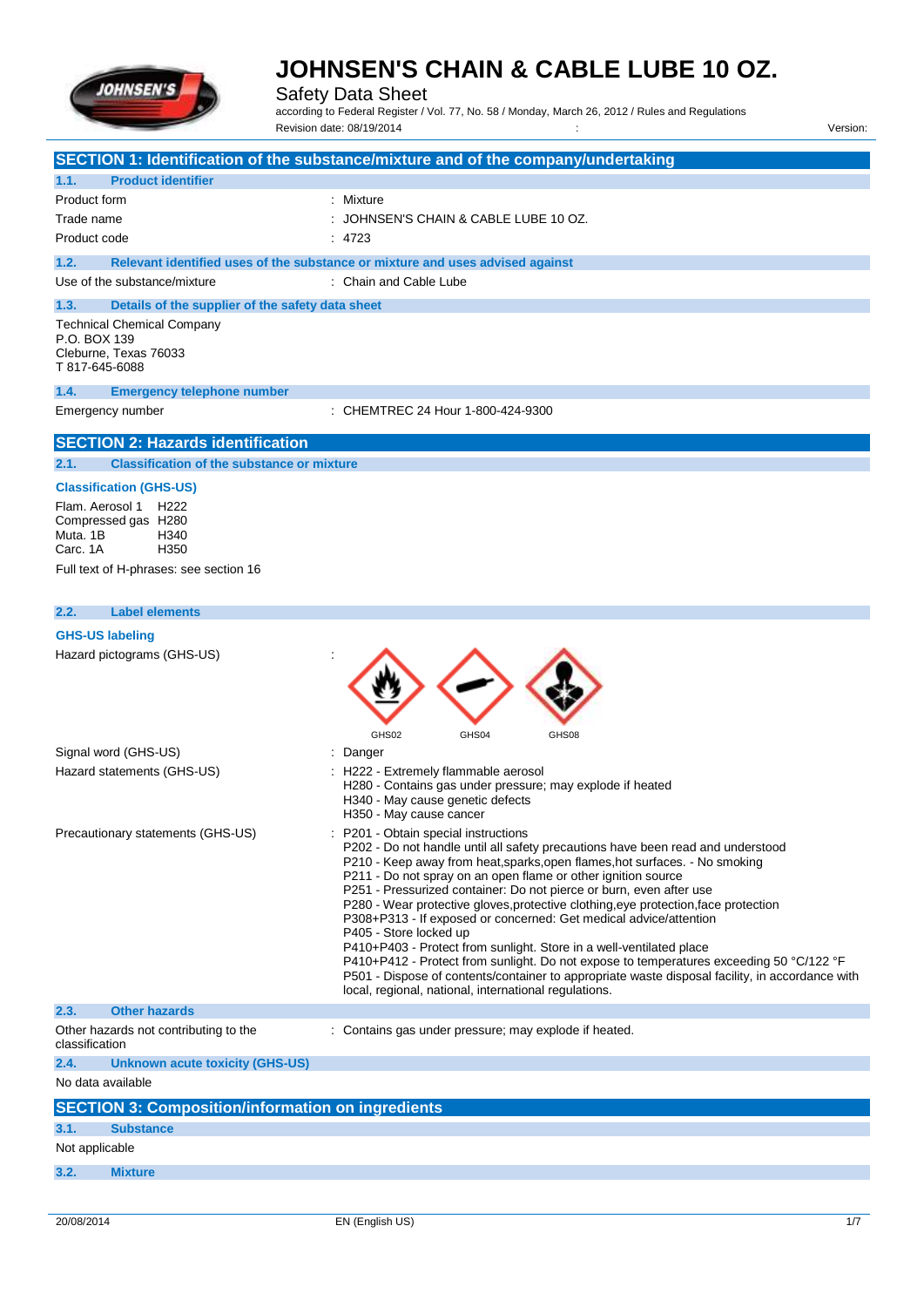Safety Data Sheet

according to Federal Register / Vol. 77, No. 58 / Monday, March 26, 2012 / Rules and Regulations

| <b>Name</b>                                                                                             | <b>Product identifier</b>                                                                                                                                          | %         | <b>Classification (GHS-US)</b>        |
|---------------------------------------------------------------------------------------------------------|--------------------------------------------------------------------------------------------------------------------------------------------------------------------|-----------|---------------------------------------|
| distillates (petroleum), hydrotreated heavy naphthenic                                                  | (CAS No) 64742-52-5                                                                                                                                                | $50 - 70$ | Acute Tox. 4 (Inhalation:dust, mist), |
| Petroleum gases, liquefied, sweetened                                                                   | (CAS No) 68476-86-8                                                                                                                                                | $10 - 30$ | H332<br>Flam. Gas 1, H220             |
|                                                                                                         |                                                                                                                                                                    |           | Flam. Liq. 1, H224<br>Muta. 1B, H340  |
|                                                                                                         |                                                                                                                                                                    |           | Carc. 1A, H350                        |
| Distillates (Petroleum), hydrotreated light                                                             | (CAS No) 64742-47-8                                                                                                                                                | $10 - 30$ | Asp. Tox. 1, H304                     |
| <b>SECTION 4: First aid measures</b>                                                                    |                                                                                                                                                                    |           |                                       |
| <b>Description of first aid measures</b><br>4.1.                                                        |                                                                                                                                                                    |           |                                       |
| First-aid measures general                                                                              | Never give anything by mouth to an unconscious person. If you feel unwell, seek medical advice                                                                     |           |                                       |
| First-aid measures after inhalation                                                                     | (show the label where possible).                                                                                                                                   |           |                                       |
| First-aid measures after skin contact                                                                   | Cough. Assure fresh air breathing. Allow the victim to rest.<br>Remove affected clothing and wash all exposed skin area with mild soap and water, followed by      |           |                                       |
|                                                                                                         | warm water rinse.                                                                                                                                                  |           |                                       |
| First-aid measures after eye contact                                                                    | Direct contact with the eyes is likely to be irritating. Rinse immediately with plenty of water.<br>Obtain medical attention if pain, blinking or redness persist. |           |                                       |
| First-aid measures after ingestion                                                                      | : Rinse mouth. Do NOT induce vomiting. Obtain emergency medical attention.                                                                                         |           |                                       |
| 4.2.                                                                                                    |                                                                                                                                                                    |           |                                       |
| Most important symptoms and effects, both acute and delayed<br>Symptoms/injuries                        | May cause genetic defects.                                                                                                                                         |           |                                       |
| Symptoms/injuries after inhalation                                                                      | Shortness of breath. May cause cancer by inhalation.                                                                                                               |           |                                       |
| 4.3.<br>Indication of any immediate medical attention and special treatment needed                      |                                                                                                                                                                    |           |                                       |
| No additional information available                                                                     |                                                                                                                                                                    |           |                                       |
|                                                                                                         |                                                                                                                                                                    |           |                                       |
| <b>SECTION 5: Firefighting measures</b><br><b>Extinguishing media</b><br>5.1.                           |                                                                                                                                                                    |           |                                       |
| Suitable extinguishing media                                                                            | : Foam. Dry powder. Carbon dioxide. Water spray. Sand.                                                                                                             |           |                                       |
| Unsuitable extinguishing media                                                                          | : Do not use a heavy water stream.                                                                                                                                 |           |                                       |
| 5.2.                                                                                                    |                                                                                                                                                                    |           |                                       |
| Special hazards arising from the substance or mixture<br>Fire hazard                                    | : Extremely flammable aerosol.                                                                                                                                     |           |                                       |
| <b>Explosion hazard</b>                                                                                 | Heat may build pressure, rupturing closed containers, spreading fire and increasing risk of burns                                                                  |           |                                       |
|                                                                                                         | and injuries.                                                                                                                                                      |           |                                       |
| 5.3.<br><b>Advice for firefighters</b>                                                                  |                                                                                                                                                                    |           |                                       |
| Firefighting instructions                                                                               | Use water spray or fog for cooling exposed containers. Exercise caution when fighting any                                                                          |           |                                       |
|                                                                                                         | chemical fire. Prevent fire-fighting water from entering environment. DO NOT fight fire when fire<br>reaches explosives. Evacuate area.                            |           |                                       |
| Protection during firefighting                                                                          | Do not enter fire area without proper protective equipment, including respiratory protection.                                                                      |           |                                       |
| Other information                                                                                       | Aerosol level 3.                                                                                                                                                   |           |                                       |
|                                                                                                         |                                                                                                                                                                    |           |                                       |
| <b>SECTION 6: Accidental release measures</b>                                                           |                                                                                                                                                                    |           |                                       |
| Personal precautions, protective equipment and emergency procedures<br>6.1.<br>General measures         | : Remove ignition sources. No naked lights. No smoking. Isolate from fire, if possible, without                                                                    |           |                                       |
|                                                                                                         | unnecessary risk. Use special care to avoid static electric charges.                                                                                               |           |                                       |
| 6.1.1.<br>For non-emergency personnel                                                                   |                                                                                                                                                                    |           |                                       |
| Protective equipment                                                                                    | Gloves. Safety glasses.                                                                                                                                            |           |                                       |
| <b>Emergency procedures</b>                                                                             | Evacuate unnecessary personnel.                                                                                                                                    |           |                                       |
|                                                                                                         |                                                                                                                                                                    |           |                                       |
| 6.1.2.<br>For emergency responders<br>Protective equipment                                              | Equip cleanup crew with proper protection.                                                                                                                         |           |                                       |
| <b>Emergency procedures</b>                                                                             | : Ventilate area.                                                                                                                                                  |           |                                       |
| 6.2.<br><b>Environmental precautions</b>                                                                |                                                                                                                                                                    |           |                                       |
| Prevent entry to sewers and public waters. Notify authorities if liquid enters sewers or public waters. |                                                                                                                                                                    |           |                                       |
| 6.3.<br>Methods and material for containment and cleaning up                                            |                                                                                                                                                                    |           |                                       |
| For containment                                                                                         | Dam up the liquid spill.                                                                                                                                           |           |                                       |
| Methods for cleaning up                                                                                 | : Store away from other materials.                                                                                                                                 |           |                                       |
| 6.4.<br><b>Reference to other sections</b>                                                              |                                                                                                                                                                    |           |                                       |
| See Heading & Experits controls and personal protection                                                 |                                                                                                                                                                    |           |                                       |

See Heading 8. Exposure controls and personal protection.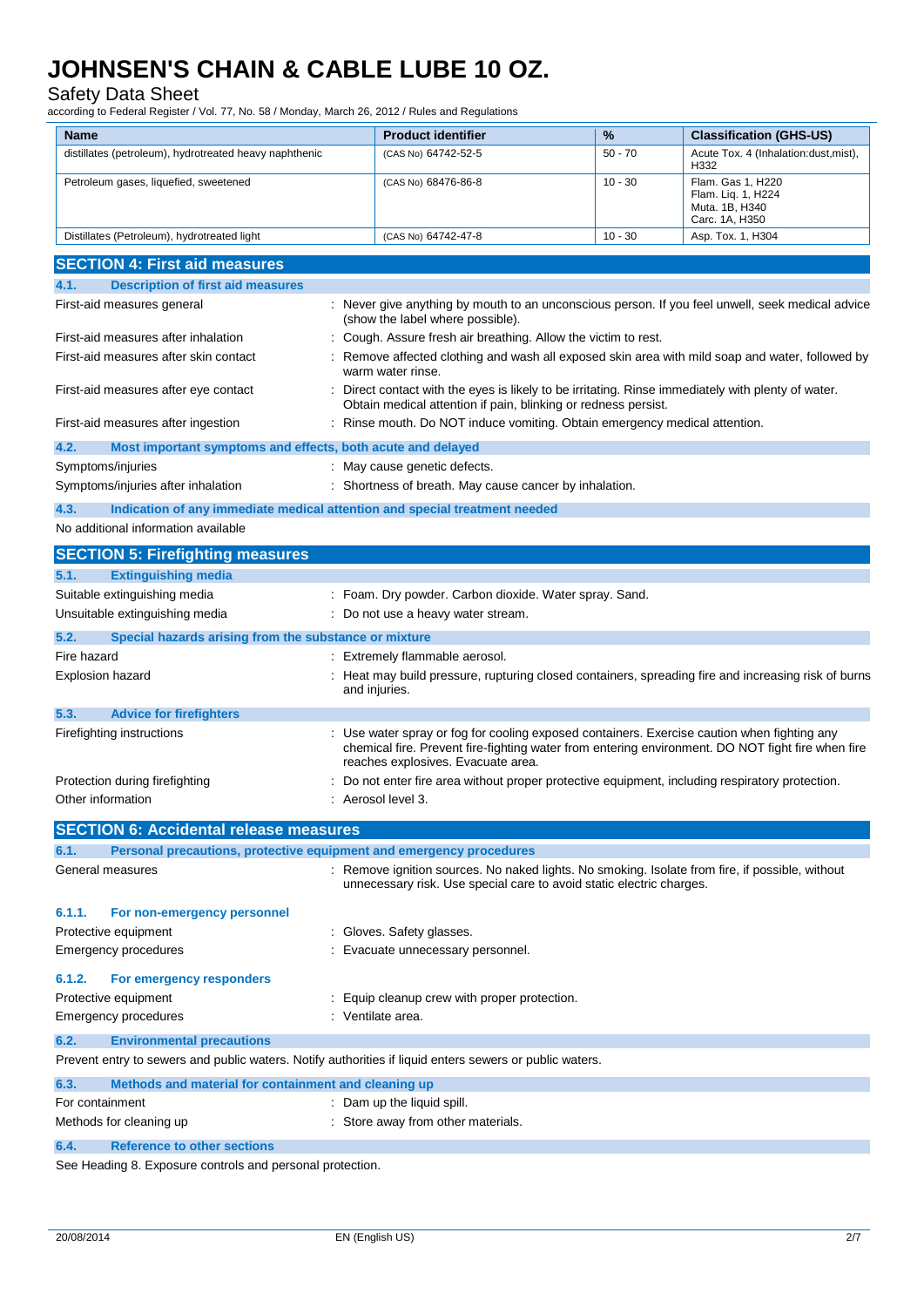### Safety Data Sheet

according to Federal Register / Vol. 77, No. 58 / Monday, March 26, 2012 / Rules and Regulations

| <b>SECTION 7: Handling and storage</b>                                                                                                                                                                                                                                                                                                                                                                                                                      |                                     | according to Federal Register / Vol. 77, No. 58 / Monday, March 26, 2012 / Rules and Regulations                           |                                                                                                                                                                                             |  |
|-------------------------------------------------------------------------------------------------------------------------------------------------------------------------------------------------------------------------------------------------------------------------------------------------------------------------------------------------------------------------------------------------------------------------------------------------------------|-------------------------------------|----------------------------------------------------------------------------------------------------------------------------|---------------------------------------------------------------------------------------------------------------------------------------------------------------------------------------------|--|
| 7.1.<br><b>Precautions for safe handling</b>                                                                                                                                                                                                                                                                                                                                                                                                                |                                     |                                                                                                                            |                                                                                                                                                                                             |  |
| Additional hazards when processed                                                                                                                                                                                                                                                                                                                                                                                                                           |                                     | even after use.                                                                                                            | : Hazardous waste due to potential risk of explosion. Pressurized container: Do not pierce or burn,                                                                                         |  |
| Wash hands and other exposed areas with mild soap and water before eating, drinking or<br>Precautions for safe handling<br>smoking and when leaving work. Provide good ventilation in process area to prevent formation of<br>vapor. Do not spray on an open flame or other ignition source. Obtain special instructions . Do<br>not handle until all safety precautions have been read and understood. Eliminate all ignition<br>sources if safe to do so. |                                     |                                                                                                                            |                                                                                                                                                                                             |  |
| Hygiene measures                                                                                                                                                                                                                                                                                                                                                                                                                                            |                                     | : Wash hands and other exposed areas with mild soap and water before eating, drinking or<br>smoking and when leaving work. |                                                                                                                                                                                             |  |
| 7.2.                                                                                                                                                                                                                                                                                                                                                                                                                                                        |                                     | <b>Conditions for safe storage, including any incompatibilities</b>                                                        |                                                                                                                                                                                             |  |
| <b>Technical measures</b>                                                                                                                                                                                                                                                                                                                                                                                                                                   |                                     | : Proper grounding procedures to avoid static electricity should be followed.                                              |                                                                                                                                                                                             |  |
| Storage conditions                                                                                                                                                                                                                                                                                                                                                                                                                                          |                                     | fireproof place.                                                                                                           | : Keep only in the original container in a cool, well ventilated place away from : Keep container<br>closed when not in use. Do not expose to temperatures exceeding 50 °C/ 122 °F. Keep in |  |
| Incompatible products                                                                                                                                                                                                                                                                                                                                                                                                                                       |                                     | Strong bases. Strong acids.                                                                                                |                                                                                                                                                                                             |  |
| Incompatible materials                                                                                                                                                                                                                                                                                                                                                                                                                                      |                                     | Sources of ignition. Direct sunlight. Heat sources.                                                                        |                                                                                                                                                                                             |  |
| Storage area                                                                                                                                                                                                                                                                                                                                                                                                                                                |                                     | : Store in a well-ventilated place.                                                                                        |                                                                                                                                                                                             |  |
| 7.3.<br><b>Specific end use(s)</b>                                                                                                                                                                                                                                                                                                                                                                                                                          |                                     |                                                                                                                            |                                                                                                                                                                                             |  |
| <b>Follow Label Directions.</b>                                                                                                                                                                                                                                                                                                                                                                                                                             |                                     |                                                                                                                            |                                                                                                                                                                                             |  |
| <b>SECTION 8: Exposure controls/personal protection</b>                                                                                                                                                                                                                                                                                                                                                                                                     |                                     |                                                                                                                            |                                                                                                                                                                                             |  |
| 8.1.<br><b>Control parameters</b>                                                                                                                                                                                                                                                                                                                                                                                                                           |                                     |                                                                                                                            |                                                                                                                                                                                             |  |
|                                                                                                                                                                                                                                                                                                                                                                                                                                                             |                                     |                                                                                                                            |                                                                                                                                                                                             |  |
| distillates (petroleum), hydrotreated heavy naphthenic (64742-52-5)                                                                                                                                                                                                                                                                                                                                                                                         |                                     |                                                                                                                            |                                                                                                                                                                                             |  |
| <b>USA ACGIH</b>                                                                                                                                                                                                                                                                                                                                                                                                                                            | ACGIH TWA (mg/m <sup>3</sup> )      |                                                                                                                            | 5 mg/m <sup>3</sup> Inhalable fraction                                                                                                                                                      |  |
| Distillates (Petroleum), hydrotreated light (64742-47-8)                                                                                                                                                                                                                                                                                                                                                                                                    |                                     |                                                                                                                            |                                                                                                                                                                                             |  |
| <b>USA ACGIH</b>                                                                                                                                                                                                                                                                                                                                                                                                                                            | ACGIH TWA (ppm)                     |                                                                                                                            | 200 ppm 8 Hours                                                                                                                                                                             |  |
|                                                                                                                                                                                                                                                                                                                                                                                                                                                             |                                     |                                                                                                                            |                                                                                                                                                                                             |  |
| Petroleum gases, liquefied, sweetened (68476-86-8)                                                                                                                                                                                                                                                                                                                                                                                                          |                                     |                                                                                                                            |                                                                                                                                                                                             |  |
| <b>USA ACGIH</b>                                                                                                                                                                                                                                                                                                                                                                                                                                            | ACGIH TWA (ppm)                     |                                                                                                                            | 1000 ppm Listed under Aliphatic hydrocarbon gases<br>alkane C1-C4                                                                                                                           |  |
| <b>USA OSHA</b>                                                                                                                                                                                                                                                                                                                                                                                                                                             | OSHA PEL (TWA) (mg/m <sup>3</sup> ) |                                                                                                                            | 1800 mg/m <sup>3</sup>                                                                                                                                                                      |  |
| <b>USA OSHA</b>                                                                                                                                                                                                                                                                                                                                                                                                                                             | OSHA PEL (TWA) (ppm)                |                                                                                                                            | 1000 ppm                                                                                                                                                                                    |  |
| 8.2.<br><b>Exposure controls</b>                                                                                                                                                                                                                                                                                                                                                                                                                            |                                     |                                                                                                                            |                                                                                                                                                                                             |  |
| Appropriate engineering controls                                                                                                                                                                                                                                                                                                                                                                                                                            |                                     | : Local exhaust venilation, vent hoods.                                                                                    |                                                                                                                                                                                             |  |
| Personal protective equipment<br>: Gloves. Safety glasses. Avoid all unnecessary exposure.                                                                                                                                                                                                                                                                                                                                                                  |                                     |                                                                                                                            |                                                                                                                                                                                             |  |
|                                                                                                                                                                                                                                                                                                                                                                                                                                                             |                                     |                                                                                                                            |                                                                                                                                                                                             |  |

| Hand protection          | : Wear protective gloves.                |
|--------------------------|------------------------------------------|
| Eye protection           | : Chemical goggles or safety glasses.    |
| Skin and body protection | Wear suitable protective clothing.       |
| Respiratory protection   | : Wear appropriate mask.                 |
| Other information        | : Do not eat, drink or smoke during use. |
|                          |                                          |

| <b>SECTION 9: Physical and chemical properties</b>            |                         |
|---------------------------------------------------------------|-------------------------|
| Information on basic physical and chemical properties<br>9.1. |                         |
| Physical state                                                | : Gas                   |
| Appearance                                                    | : Liquid.               |
| Color                                                         | : Colourless to yellow. |
| Odor                                                          | : Characteristic. Mild. |
| Odor threshold                                                | : No data available     |
| pH                                                            | : No data available     |
| Relative evaporation rate (butyl acetate=1)                   | : No data available     |
| Melting point                                                 | : No data available     |
|                                                               |                         |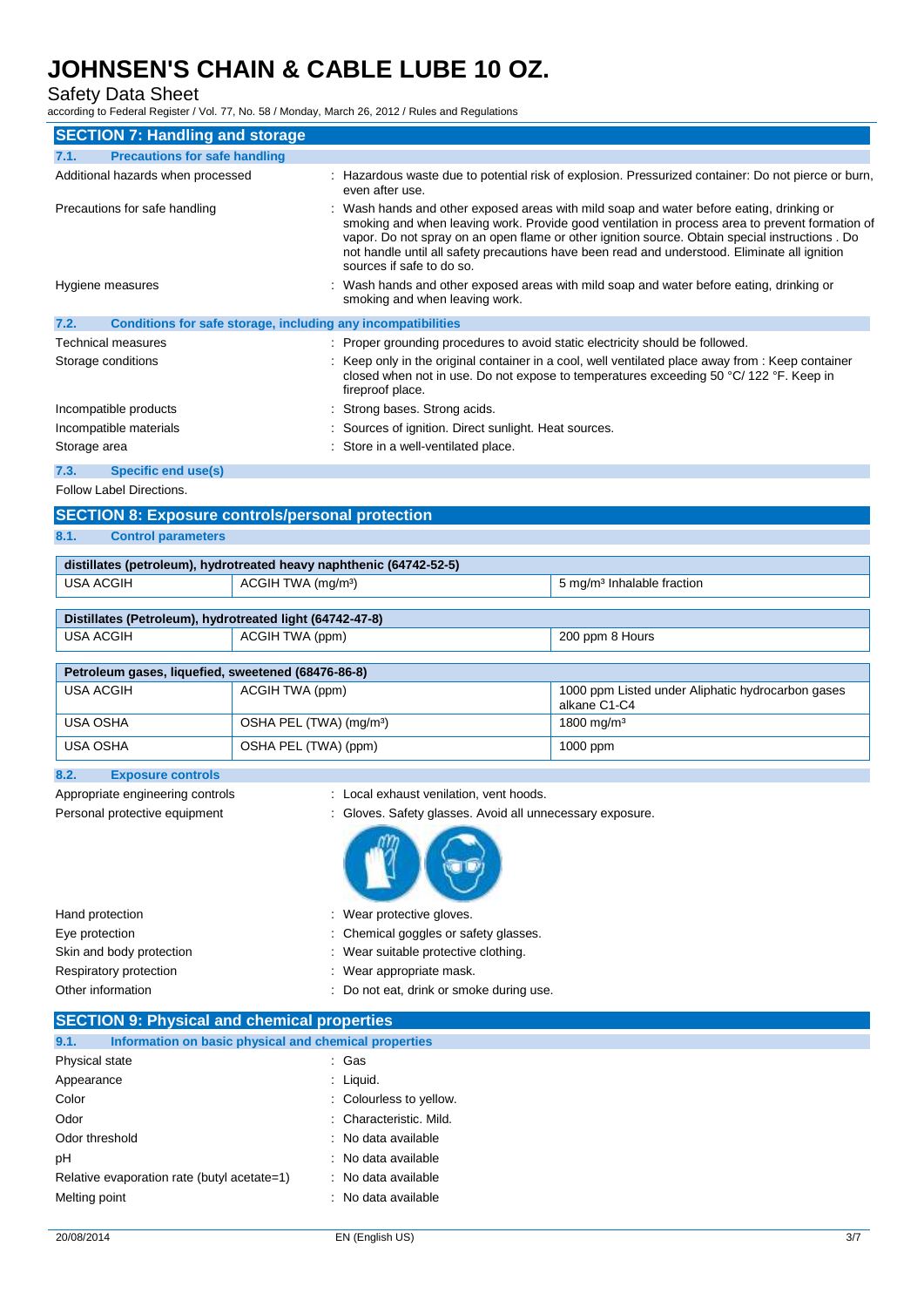### Safety Data Sheet

according to Federal Register / Vol. 77, No. 58 / Monday, March 26, 2012 / Rules and Regulations

| Freezing point                   |  | : No data available           |
|----------------------------------|--|-------------------------------|
| Boiling point                    |  | : -31.1 °C (Lowest Component) |
| Flash point                      |  | -96.23 °C (Lowest Component)  |
| Auto-ignition temperature        |  | No data available             |
| Decomposition temperature        |  | : No data available           |
| Flammability (solid, gas)        |  | : No data available           |
| Vapor pressure                   |  | No data available             |
| Relative vapor density at 20 °C  |  | No data available             |
| Relative density                 |  | : 0.88                        |
| Solubility                       |  | : Insoluble in water.         |
| Log Pow                          |  | : No data available           |
| Log Kow                          |  | : No data available           |
| Viscosity, kinematic             |  | : No data available           |
| Viscosity, dynamic               |  | No data available             |
| Explosive properties             |  | No data available             |
| Oxidizing properties             |  | No data available             |
| Explosive limits                 |  | No data available             |
| <b>Other information</b><br>9.2. |  |                               |

VOC content  $\sim$  22.5 %

### **SECTION 10: Stability and reactivity**

#### **10.1. Reactivity**

#### No additional information available

#### **10.2. Chemical stability**

Extremely flammable aerosol. Contains gas under pressure; may explode if heated. Extreme risk of explosion by shock, friction, fire or other sources of ignition.

#### **10.3. Possibility of hazardous reactions** Not established.

#### **10.4. Conditions to avoid**

Direct sunlight. Extremely high or low temperatures. Heat. Sparks. Open flame. Overheating.

#### **10.5. Incompatible materials**

Strong acids. Strong bases.

### **10.6. Hazardous decomposition products**

Toxic fume. . Carbon monoxide. Carbon dioxide.

### **SECTION 11: Toxicological information**

**11.1. Information on toxicological effects**

Acute toxicity **in the case of the case of the case of the case of the case of the case of the case of the case of the case of the case of the case of the case of the case of the case of the case of the case of the case of** 

| distillates (petroleum), hydrotreated heavy naphthenic (64742-52-5) |              |  |
|---------------------------------------------------------------------|--------------|--|
| LD50 oral rat                                                       | > 5000 ml/ka |  |
| LD50 dermal rabbit                                                  | > 2000 mg/kg |  |
| 2.18 mg/l/4h<br>LC50 inhalation rat (mg/l)                          |              |  |
|                                                                     |              |  |
| Distillatos (Batroloum), hydrotroatod light (64749, 47, 8)          |              |  |

| Distillates (Petroleum), hydrotreated light (64742-47-8) |                                                                |  |
|----------------------------------------------------------|----------------------------------------------------------------|--|
| LD50 oral rat                                            | > 5000 mg/kg body weight                                       |  |
| LD50 dermal rabbit                                       | > 2000 mg/kg                                                   |  |
| LC50 inhalation rat (mg/l)                               | > 5.28 mg/l/4h Based on lack of mortality and systemic effects |  |
| Skin corrosion/irritation                                | Not classified<br>۰.                                           |  |
| Serious eye damage/irritation                            | : Not classified                                               |  |
| Respiratory or skin sensitization                        | : Not classified                                               |  |
| Germ cell mutagenicity                                   | : May cause genetic defects.                                   |  |
| Carcinogenicity                                          | May cause cancer.                                              |  |
| Reproductive toxicity                                    | Not classified                                                 |  |
| Specific target organ toxicity (single exposure)         | : Not classified                                               |  |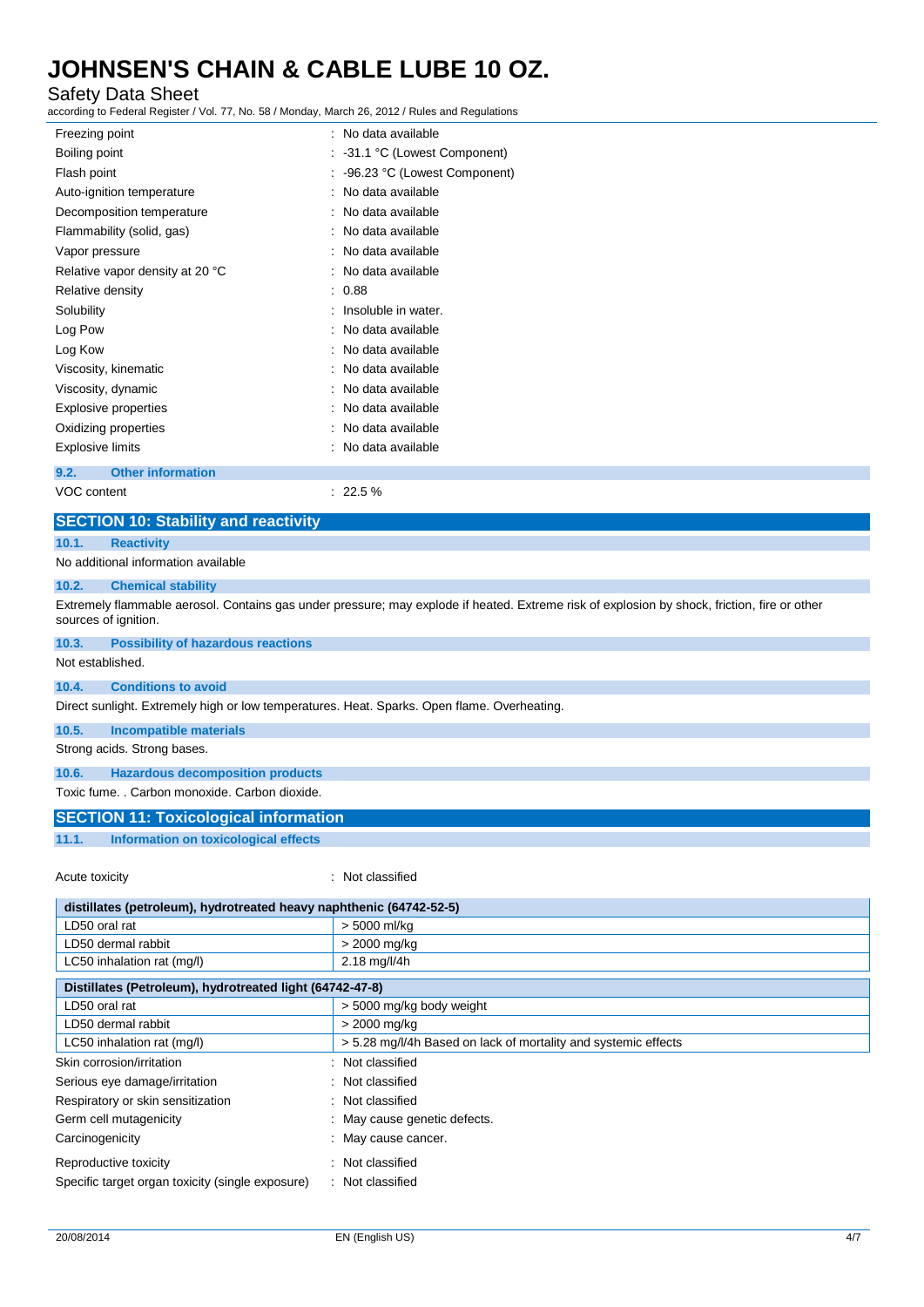### Safety Data Sheet

according to Federal Register / Vol. 77, No. 58 / Monday, March 26, 2012 / Rules and Regulations

| Specific target organ toxicity (repeated<br>exposure)  | : Not classified                                                    |
|--------------------------------------------------------|---------------------------------------------------------------------|
| Aspiration hazard                                      | : Not classified                                                    |
| Potential Adverse human health effects and<br>symptoms | : Based on available data, the classification criteria are not met. |
| Symptoms/injuries after inhalation                     | : Shortness of breath. May cause cancer by inhalation.              |

### **SECTION 12: Ecological information**

**12.1. Toxicity**

| distillates (petroleum), hydrotreated heavy naphthenic (64742-52-5) |                                                                                                                                                                                                                                                                                               |  |  |
|---------------------------------------------------------------------|-----------------------------------------------------------------------------------------------------------------------------------------------------------------------------------------------------------------------------------------------------------------------------------------------|--|--|
| EC50 Daphnia 1                                                      | > 1000 mg/l 48 HOURS                                                                                                                                                                                                                                                                          |  |  |
| 12.2.                                                               | <b>Persistence and degradability</b>                                                                                                                                                                                                                                                          |  |  |
| <b>JOHNSEN'S CHAIN &amp; CABLE LUBE 10 OZ.</b>                      |                                                                                                                                                                                                                                                                                               |  |  |
| Persistence and degradability                                       | Not established.                                                                                                                                                                                                                                                                              |  |  |
|                                                                     | distillates (petroleum), hydrotreated heavy naphthenic (64742-52-5)                                                                                                                                                                                                                           |  |  |
| Persistence and degradability                                       | Not established.                                                                                                                                                                                                                                                                              |  |  |
|                                                                     | Distillates (Petroleum), hydrotreated light (64742-47-8)                                                                                                                                                                                                                                      |  |  |
| Persistence and degradability                                       | Not established.                                                                                                                                                                                                                                                                              |  |  |
|                                                                     | Petroleum gases, liquefied, sweetened (68476-86-8)                                                                                                                                                                                                                                            |  |  |
| Persistence and degradability                                       | Not established.                                                                                                                                                                                                                                                                              |  |  |
| 12.3.<br><b>Bioaccumulative potential</b>                           |                                                                                                                                                                                                                                                                                               |  |  |
| <b>JOHNSEN'S CHAIN &amp; CABLE LUBE 10 OZ.</b>                      |                                                                                                                                                                                                                                                                                               |  |  |
| Bioaccumulative potential                                           | Not established.                                                                                                                                                                                                                                                                              |  |  |
|                                                                     | distillates (petroleum), hydrotreated heavy naphthenic (64742-52-5)                                                                                                                                                                                                                           |  |  |
| Bioaccumulative potential                                           | Not established.                                                                                                                                                                                                                                                                              |  |  |
|                                                                     | Distillates (Petroleum), hydrotreated light (64742-47-8)                                                                                                                                                                                                                                      |  |  |
| Bioaccumulative potential                                           | Not established.                                                                                                                                                                                                                                                                              |  |  |
|                                                                     | Petroleum gases, liquefied, sweetened (68476-86-8)                                                                                                                                                                                                                                            |  |  |
| Bioaccumulative potential                                           | Not established.                                                                                                                                                                                                                                                                              |  |  |
| <b>Mobility in soil</b><br>12.4.                                    |                                                                                                                                                                                                                                                                                               |  |  |
| No additional information available                                 |                                                                                                                                                                                                                                                                                               |  |  |
| 12.5.<br><b>Other adverse effects</b>                               |                                                                                                                                                                                                                                                                                               |  |  |
| Other information                                                   | : Avoid release to the environment.                                                                                                                                                                                                                                                           |  |  |
| <b>SECTION 13: Disposal considerations</b>                          |                                                                                                                                                                                                                                                                                               |  |  |
| 13.1.<br><b>Waste treatment methods</b>                             |                                                                                                                                                                                                                                                                                               |  |  |
| Waste disposal recommendations                                      | : Dispose in a safe manner in accordance with local/national regulations. Container under<br>pressure. Do not drill or burn even after use. Dispose of contents/container to appropriate waste<br>disposal facility, in accordance with local, regional, national, international regulations. |  |  |
| Additional information                                              | Flammable vapors may accumulate in the container.                                                                                                                                                                                                                                             |  |  |
| Ecology - waste materials                                           | : Avoid release to the environment.                                                                                                                                                                                                                                                           |  |  |
| <b>SECTION 14: Transport information</b>                            |                                                                                                                                                                                                                                                                                               |  |  |
| In accordance with ADR / RID / IMDG / IATA / ADN                    |                                                                                                                                                                                                                                                                                               |  |  |
| US DOT (ground):                                                    | UN1950, Aerosols, 2.1, Limited Quantity                                                                                                                                                                                                                                                       |  |  |
| ICAO/IATA (air):                                                    | UN1950, Aerosols, 2.1, Limited Quantity                                                                                                                                                                                                                                                       |  |  |
| IMO/IMDG (water):                                                   | UN1950, Aerosols, 2.1, Limited Quantity                                                                                                                                                                                                                                                       |  |  |
| Special Provisions:                                                 | N82 - See 173.306 of this subchapter for classification criteria for flammable aerosols.                                                                                                                                                                                                      |  |  |
|                                                                     |                                                                                                                                                                                                                                                                                               |  |  |

| 14.2.<br>UN proper shipping name                     |                                                             |
|------------------------------------------------------|-------------------------------------------------------------|
| DOT Proper Shipping Name                             | Aerosols                                                    |
|                                                      | flammable, (each not exceeding 1 L capacity)                |
| Department of Transportation (DOT) Hazard<br>Classes | $\therefore$ 2.1 - Class 2.1 - Flammable gas 49 CFR 173.115 |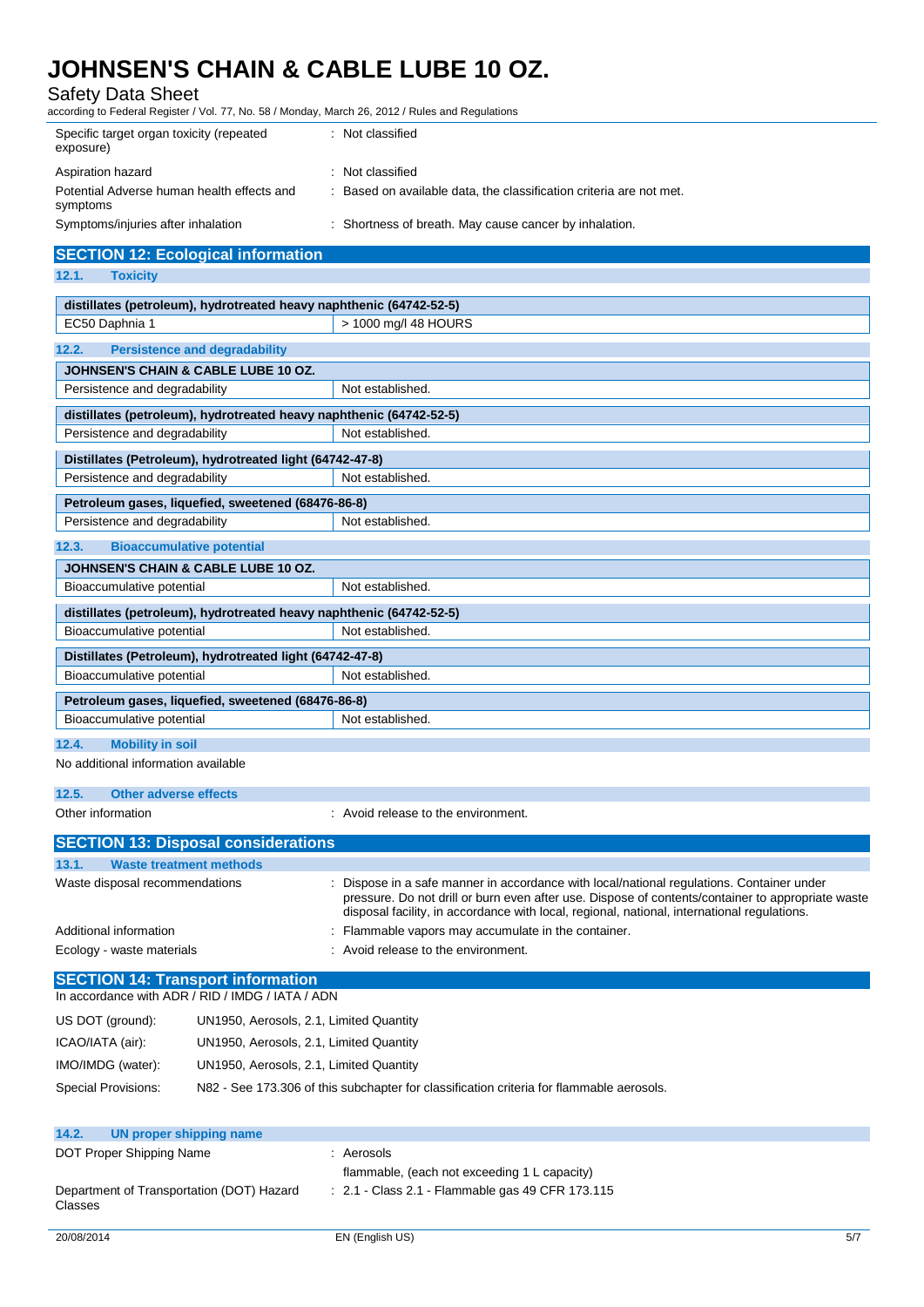| <b>Safety Data Sheet</b><br>according to Federal Register / Vol. 77, No. 58 / Monday, March 26, 2012 / Rules and Regulations |                                                                                                                                                                                         |
|------------------------------------------------------------------------------------------------------------------------------|-----------------------------------------------------------------------------------------------------------------------------------------------------------------------------------------|
| Hazard labels (DOT)                                                                                                          | $: 2.1$ Flammable gas                                                                                                                                                                   |
| DOT Special Provisions (49 CFR 172.102)                                                                                      | : N82 - See 173.306 of this subchapter for classification criteria for flammable aerosols.                                                                                              |
| DOT Packaging Exceptions (49 CFR 173.xxx)                                                                                    | 306                                                                                                                                                                                     |
| DOT Packaging Non Bulk (49 CFR 173.xxx)<br>DOT Packaging Bulk (49 CFR 173.xxx)                                               | None<br>: None                                                                                                                                                                          |
| 14.3. Additional information                                                                                                 |                                                                                                                                                                                         |
| Other information                                                                                                            | : No supplementary information available.                                                                                                                                               |
| <b>Overland transport</b>                                                                                                    |                                                                                                                                                                                         |
| No additional information available                                                                                          |                                                                                                                                                                                         |
| <b>Transport by sea</b>                                                                                                      |                                                                                                                                                                                         |
| DOT Vessel Stowage Location                                                                                                  | : A - The material may be stowed "on deck" or "under deck" on a cargo vessel and on a<br>passenger vessel.                                                                              |
| DOT Vessel Stowage Other                                                                                                     | : 48 - Stow "away from" sources of heat, 87 - Stow "separated from" Class 1 (explosives) except<br>Division 14,126 - Segregation same as for Class 9, miscellaneous hazardous materials |
| <b>Air transport</b>                                                                                                         |                                                                                                                                                                                         |
| DOT Quantity Limitations Passenger aircraft/rail : 75 kg<br>(49 CFR 173.27)                                                  |                                                                                                                                                                                         |
| DOT Quantity Limitations Cargo aircraft only (49 : 150 kg<br>CFR 175.75)                                                     |                                                                                                                                                                                         |
| <b>SECTION 15: Regulatory information</b>                                                                                    |                                                                                                                                                                                         |
| 15.1. US Federal regulations                                                                                                 |                                                                                                                                                                                         |
| <b>JOHNSEN'S CHAIN &amp; CABLE LUBE 10 OZ.</b>                                                                               |                                                                                                                                                                                         |
| SARA Section 311/312 Hazard Classes                                                                                          | Fire hazard<br>Immediate (acute) health hazard<br>Sudden release of pressure hazard                                                                                                     |
| distillates (petroleum), hydrotreated heavy naphthenic (64742-52-5)                                                          |                                                                                                                                                                                         |
| Listed on the United States TSCA (Toxic Substances Control Act) inventory                                                    |                                                                                                                                                                                         |
| SARA Section 311/312 Hazard Classes                                                                                          | Immediate (acute) health hazard                                                                                                                                                         |
| Distillates (Petroleum), hydrotreated light (64742-47-8)                                                                     |                                                                                                                                                                                         |
| SARA Section 311/312 Hazard Classes                                                                                          | Immediate (acute) health hazard                                                                                                                                                         |
| Petroleum gases, liquefied, sweetened (68476-86-8)                                                                           |                                                                                                                                                                                         |
| SARA Section 311/312 Hazard Classes                                                                                          | Immediate (acute) health hazard<br>Fire hazard                                                                                                                                          |
|                                                                                                                              | Sudden release of pressure hazard                                                                                                                                                       |
| 15.2. International regulations                                                                                              |                                                                                                                                                                                         |

**CANADA**

| <b>JOHNSEN'S CHAIN &amp; CABLE LUBE 10 OZ.</b>                      |                                                                 |  |
|---------------------------------------------------------------------|-----------------------------------------------------------------|--|
| <b>WHMIS Classification</b>                                         | Class B Division 5 - Flammable Aerosol                          |  |
| distillates (petroleum), hydrotreated heavy naphthenic (64742-52-5) |                                                                 |  |
| Listed on the Canadian DSL (Domestic Sustances List)                |                                                                 |  |
| Distillates (Petroleum), hydrotreated light (64742-47-8)            |                                                                 |  |
| <b>WHMIS Classification</b>                                         | Uncontrolled product according to WHMIS classification criteria |  |

#### **EU-Regulations**

**distillates (petroleum), hydrotreated heavy naphthenic (64742-52-5)** Listed on the EEC inventory EINECS (European Inventory of Existing Commercial Chemical Substances)

**Classification according to Regulation (EC) No. 1272/2008 [CLP]**